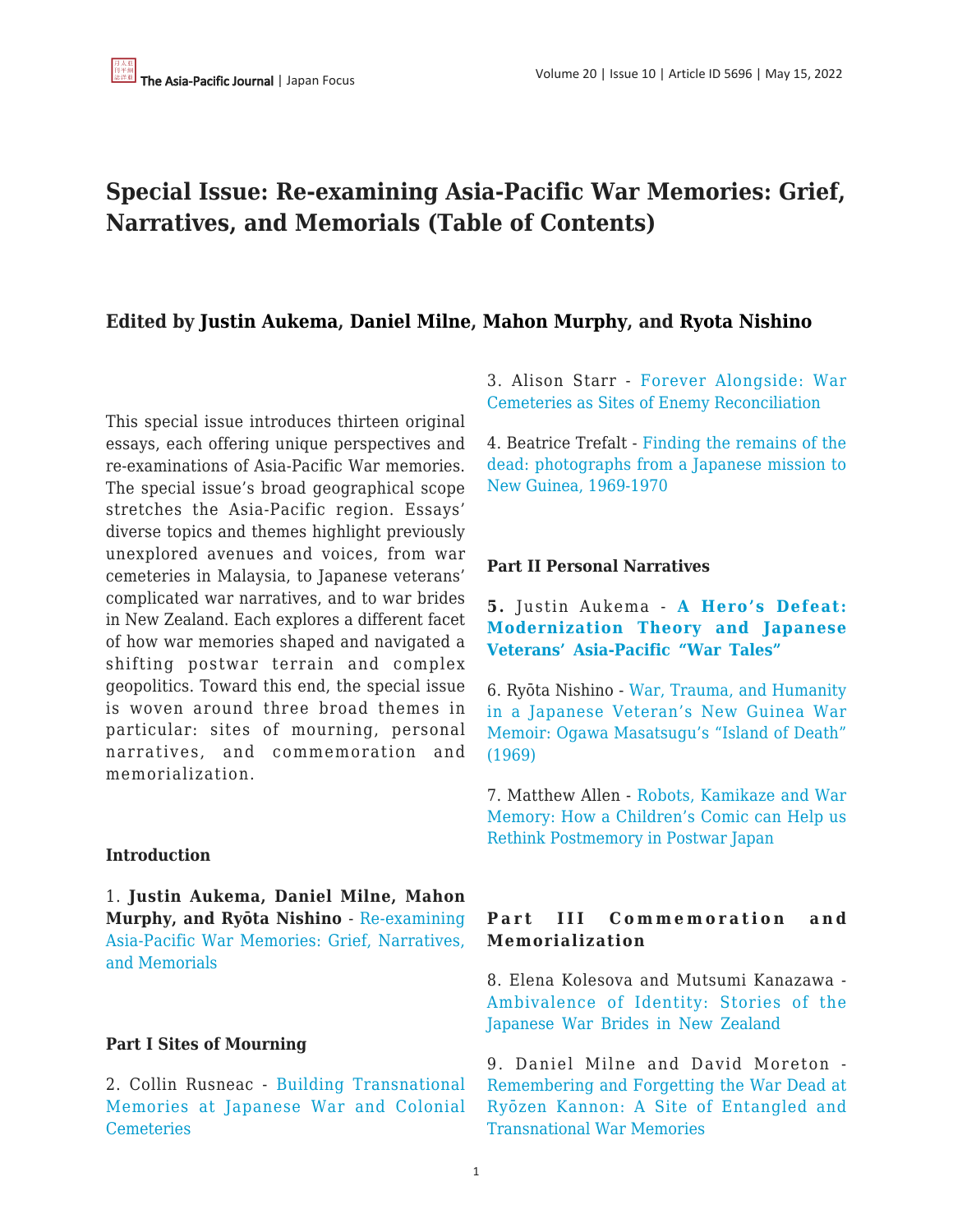

10. Arnel Joven - [Remembering Camp](https://apjjf.org/2022/11/Joven.html) [O'Donnell: From Shared Memories to Public](https://apjjf.org/2022/11/Joven.html) [History in the Philippines](https://apjjf.org/2022/11/Joven.html)

### **Conclusion**

11. Mo Tian - [The Legacy of the Second Sino-](https://apjjf.org/2022/11/Tian.html)[Japanese War in the People's Republic of](https://apjjf.org/2022/11/Tian.html) [China: Mapping the Official Discourses of](https://apjjf.org/2022/11/Tian.html) [Memory](https://apjjf.org/2022/11/Tian.html)

12. Mahon Murphy [- Entangled Memories of](https://apjjf.org/2022/11/Murphy.html) [Two World Wars](https://apjjf.org/2022/11/Murphy.html)

This is the Table of Contents for **The Special Issue: Re-examining Asia-Pacific War Memories: Grief, Narratives, and Memorials**, edited by Justin Aukema, Daniel Milne, Mahon Murphy, and Ryota Nishino.

Introduction, Part I and II will be published on May 15, 2022. Part III and Concluson will be published on June 1, 2022.

**Justin Aukema** is an Associate Professor in the Faculty of Economics at Osaka Metropolitan University. He received his Ph.D. from Sophia University in 2020. Aukema has written broadly on topics of war history and memory in Japan. Some of his previous articles include "The Need to Narrate the Tokyo Air Raids: The Literature of Saotome Katsumoto" in The Routledge Handbook of Modern Japanese Literature (2016) and "Cultures of (Dis)remembrance and the Effects of Discourse at the Hiyoshidai Tunnels," Japan Review, No.32 (2019). He can be contacted a[t aukemajk@gmail.com](https://apjjf.org/mailto:%20aukemajk@gmail.com)

**Daniel Milne** is Senior Lecturer at Kyoto University's Institute for Liberals Arts and Sciences (ILAS). His research focuses on the modern history of tourism in Japan and Kyoto, and the political and cultural role the discourses and spaces of tourism have played in war, occupation, and reconciliation. In 2019, Daniel co-edited "War, Tourism, and Modern Japan," a special issue of *Japan Review*. His current research is supported by a JSPS Grant-in-Aid for Scientific Research on POW tourism and reconciliation.

**Ryōta Nishino** is Designated Assistant Professor at the School of Law, Nagoya University, Japan. His research interests revolve around the circulation of history and historical memory in various media such as school textbooks and travelogues (Studies in Travel Writing, Japanese Studies, Journal of Pacific History, and Pacific Historical Review). His second book, *[Japanese Perception of Papua New Guinea: War, Memory and Travel](https://www.bloomsbury.com/uk/japanese-perceptions-of-papua-new-guinea-9781350139008/)*, is due in October 2022 from Bloomsbury Academic.

**Mahon Murphy** is an Associate Professor at the Faculty of Law, Kyoto University. His research interests focus on the First World War as global war, internment, and the interaction of empires during warfare. He is the author of *[Colonial Captivity During the First World War:](https://www.amazon.com/Colonial-Captivity-during-First-World/dp/1108418074/?tag=theasipacjo0b-20) [Internment and the Fall of the German Empire, 1914-1919](https://www.amazon.com/Colonial-Captivity-during-First-World/dp/1108418074/?tag=theasipacjo0b-20)* [C](https://www.amazon.com/Colonial-Captivity-during-First-World/dp/1108418074/?tag=theasipacjo0b-20)ambridge University Press, 2017.